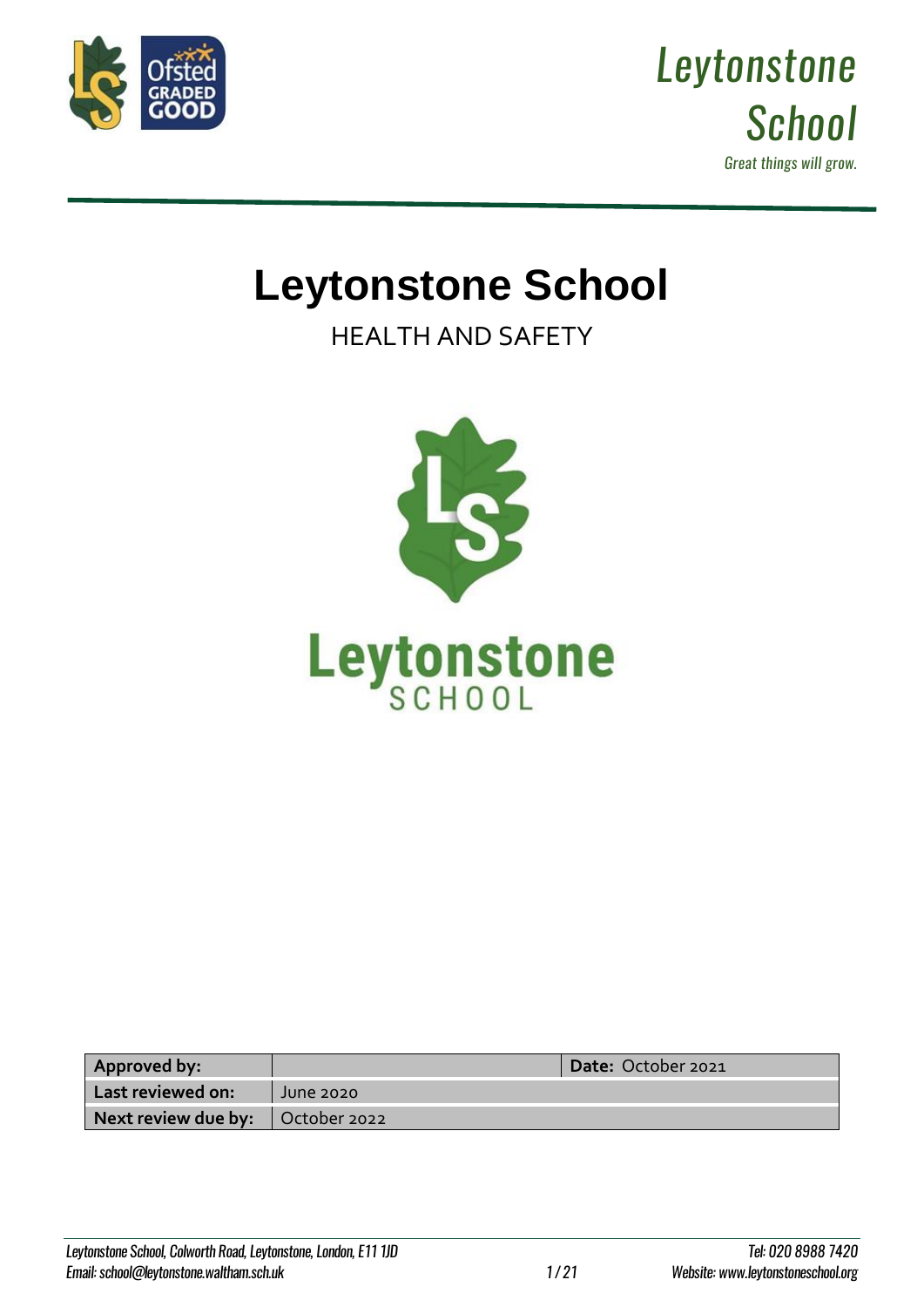#### **LEYTONSTONE SCHOOL**

#### **HEALTH AND SAFETY POLICY CONTENTS**

| <b>Distribution of Copies</b>                          | P.2         |
|--------------------------------------------------------|-------------|
| <b>Review and amendments</b>                           | <b>P.3</b>  |
| <b>Statement of Intent</b>                             | P.4         |
| Organisation - Roles and Responsibilities              | <b>P.5</b>  |
| <b>Procedures and Arrangements</b>                     | P.11        |
| <b>Appendices:</b>                                     |             |
| Appendix 1 - Organisational chart                      | P.19        |
| Appendix 2 - Key Health and safety legislation         | <b>P.20</b> |
| <b>Appendix 3 - Supporting Policies and Procedures</b> | <b>P.21</b> |

## **DISTRIBUTION OF COPIES**

- Master Copy Head Teacher
- Copy One Business Manager & Site Manager
- Copy Two Health & Safety Representative
- Copy Three Staff Room all staff
- Copy Four Administration Office for Visitors, Contractors & Parents Viewing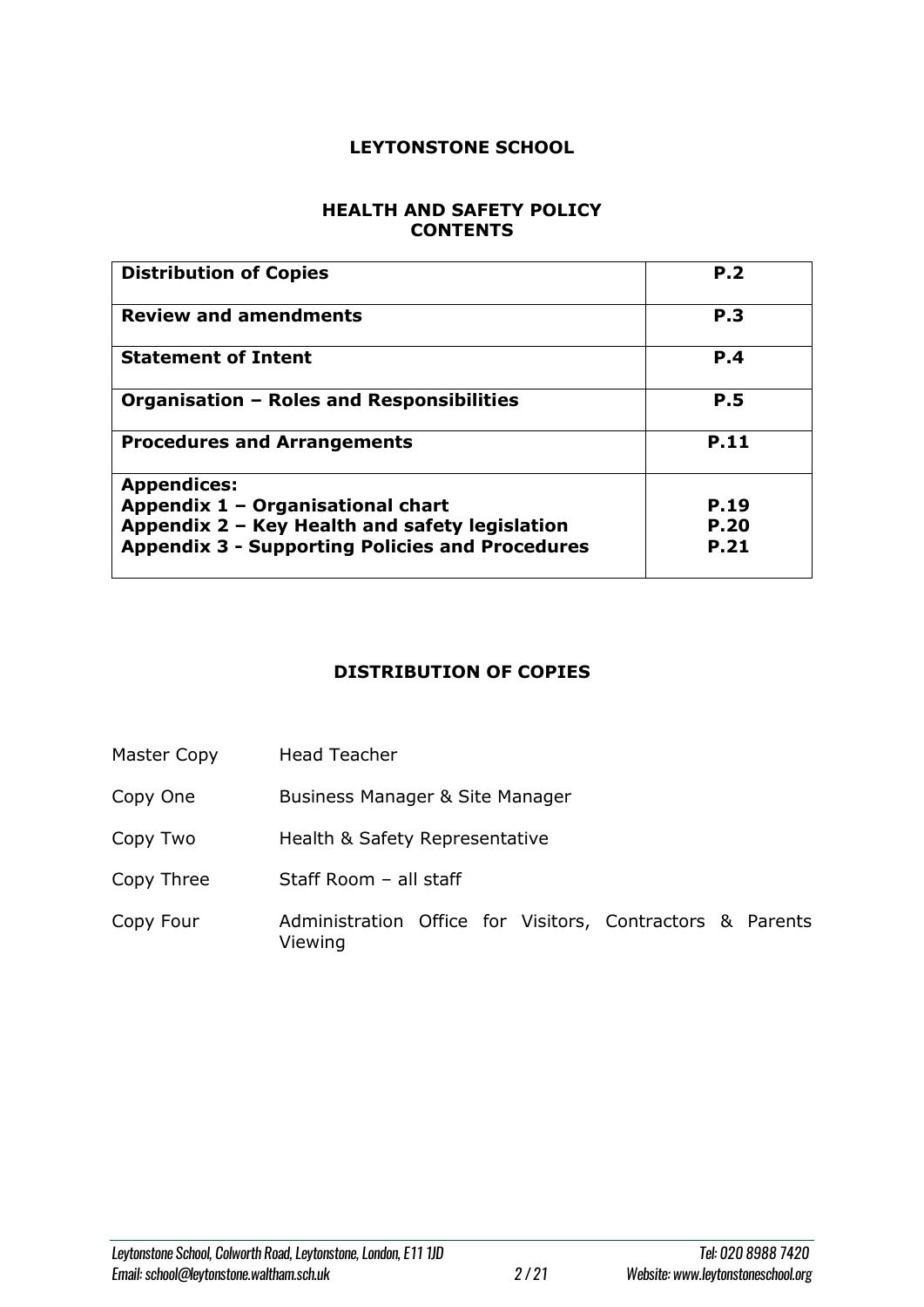#### **HEALTH AND SAFETY POLICY**

#### **REVIEW PROCEDURES**

The Health and Safety Policy for Leytonstone School is to be reviewed annually by the Health & Safety Committee with notification being given to the full Governing Body on the results of the review.

Any amendments required to be made to the policy as a result of a review, will have to be presented to the Governing Body for acceptance.

#### **AMENDMENTS**

It is the responsibility of the Head Teacher to ensure that the complete amendment is incorporated into all copies of the document and recorded accordingly on the Amendment Sheet. Copies of pages made redundant by the amendment are to be disposed of immediately and not to be retained for any reason.

| Amendment<br>Date of<br>No<br>Issue |      | <b>Incorporation Details</b> |      |  |  |
|-------------------------------------|------|------------------------------|------|--|--|
|                                     | Name | Signature                    | Date |  |  |
|                                     |      |                              |      |  |  |
| $\overline{2}$                      |      |                              |      |  |  |
| 3                                   |      |                              |      |  |  |
| 4                                   |      |                              |      |  |  |
| 5                                   |      |                              |      |  |  |
| 6                                   |      |                              |      |  |  |
| 7                                   |      |                              |      |  |  |
| 8                                   |      |                              |      |  |  |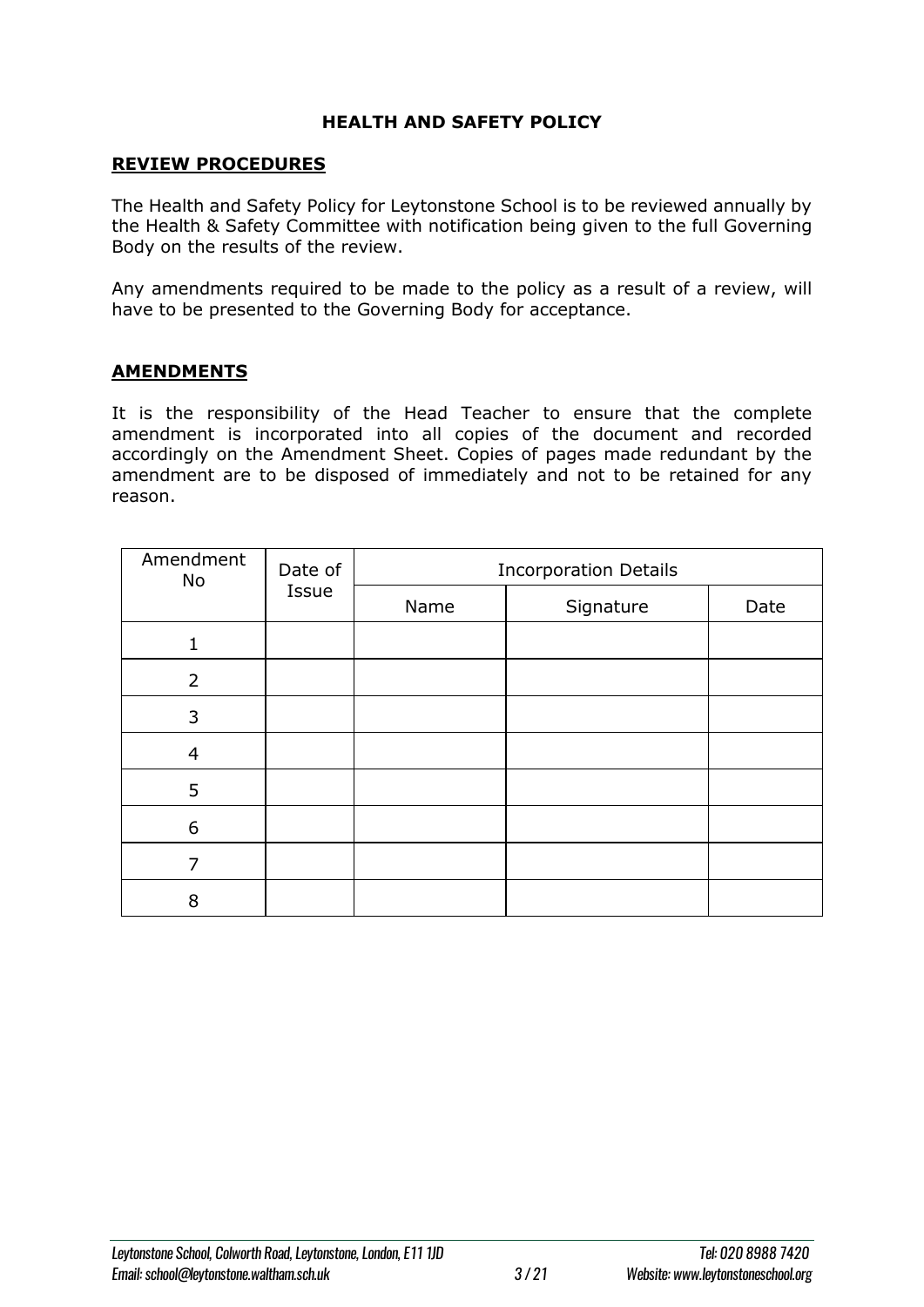#### **HEALTH AND SAFETY POLICY**

#### **STATEMENT OF INTENT**

| <b>SCHOOL NAME</b> | <b>LEYTONSTONE SCHOOL</b> |
|--------------------|---------------------------|
|                    |                           |

The Governing Body believes that ensuring the health and safety of staff, pupils and visitors is essential to the success of the school.

We are committed to:

- a. Preventing accidents and cases of work related ill health.
	- *b.* Compliance with statutory requirements as a minimum (*a list of key legislation is at Appendix 2)*
	- c. Assessing and controlling risks from curriculum and non-curriculum work activities.
	- d. Providing a safe and healthy working and learning environment.
	- e. Ensuring safe working methods and providing safe working equipment.
	- f. Providing effective information, instruction, training and supervision.
	- g. Consulting with employees and their representatives on health and safety matters.
	- h. Monitoring and reviewing our systems and prevention measures to ensure they are effective.
	- i. Setting targets and objectives to develop a culture of continuous improvement.
	- j. Ensuring adequate welfare facilities exist throughout the school.
	- k. Ensuring adequate resources are made available for health and safety issues, so far as is reasonably practicable.

Trade Union Safety Representatives play a valuable role and the Governing Body recognises the mutual benefits that will arise from supporting their work.

A Health and Safety Management System will be created to ensure the above commitments can be met. All Governors, staff and pupils will play their part in its implementation.

**Name \_\_\_\_\_\_\_\_\_\_\_\_\_\_\_\_\_\_\_**

**Signature Signature** (Chair of Governors)

**Date \_\_\_\_\_\_\_**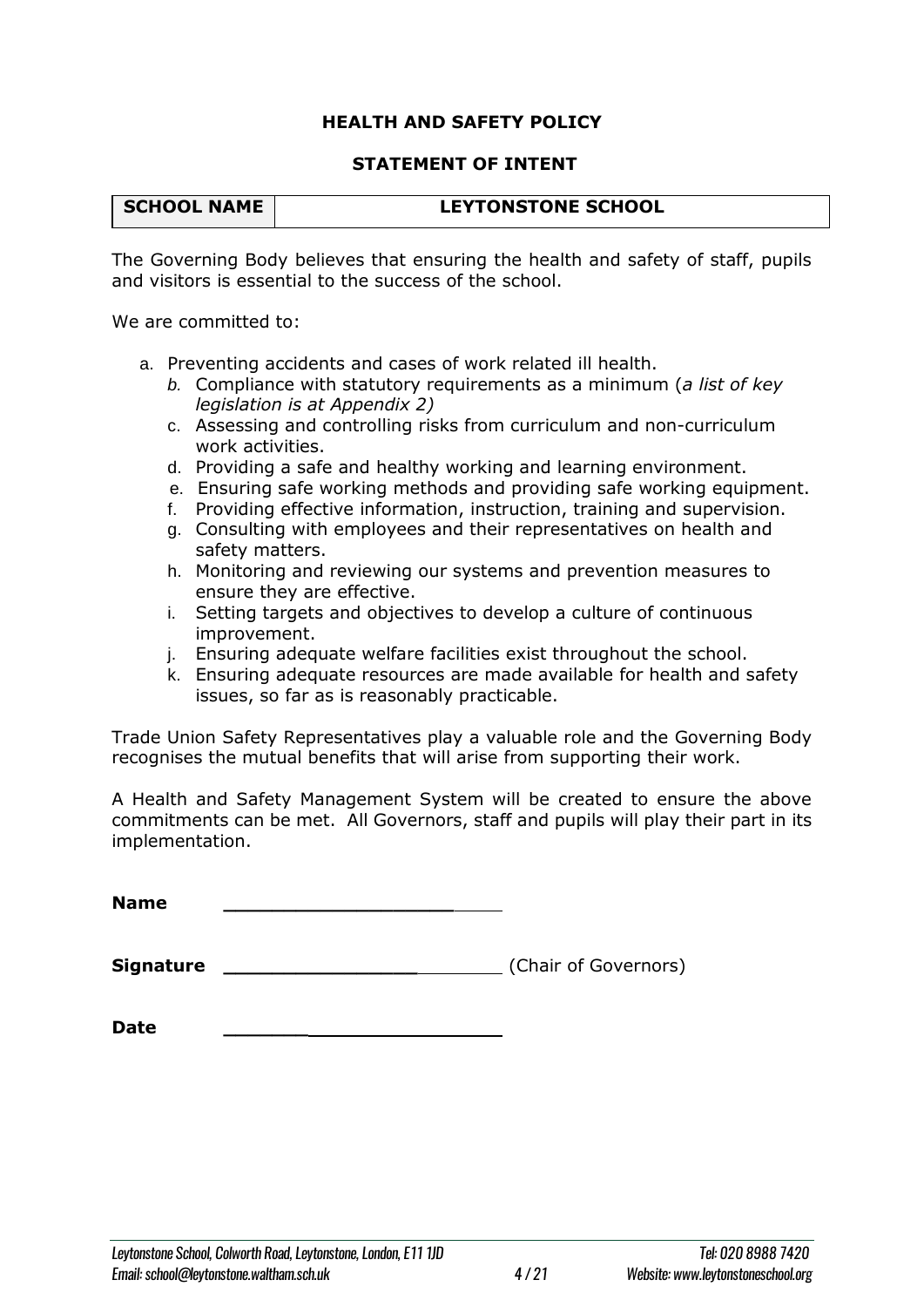## **ORGANISATION**

## **1.0 INTRODUCTION**

1.2 In order to achieve compliance with the Governing Body's Statement of Intent the school's management team will have additional responsibilities assigned to them as detailed in this part of the Policy.

An organisational chart for H&S Management is attached at Appendix 1.

## **2.0 THE GOVERNING BODY**

- 2.1 The Governing Body is responsible for ensuring that:
	- a) The health and safety policy statement is clearly written and it promotes a positive attitude towards safety in staff and pupils.
	- b) Responsibilities for health, safety and welfare are allocated to specific individuals and they are informed of their responsibilities.
	- c) Individuals have sufficient experience, knowledge and training to perform the tasks required of them.
	- d) Clear procedures are created to assess any significant risks and ensure that safe systems of work are implemented.
	- e) Sufficient funds are set aside with which to operate safe systems of work.
	- f) Health and safety performance is measured both actively and reactively.
	- g) The school's health and safety policy and performance is reviewed annually.
	- h) Any contracts awarded such as cleaning, catering services and building works etc. – are tendered in accordance with appropriate standards.

## **3.0 THE HEAD TEACHER**

- 3.1 The Head Teacher supports the Governing Body by ensuring that:
	- a) This Policy is clearly communicated to all relevant persons.
	- b) Appropriate information on significant risks is given to visitors and contractors
	- c) Appropriate consultation arrangements are in place for staff and their Trade Union representatives.
	- d) All staff are provided with adequate information, instruction and training on health and safety issues.
	- e) Risk assessments of the premises and working practices are undertaken.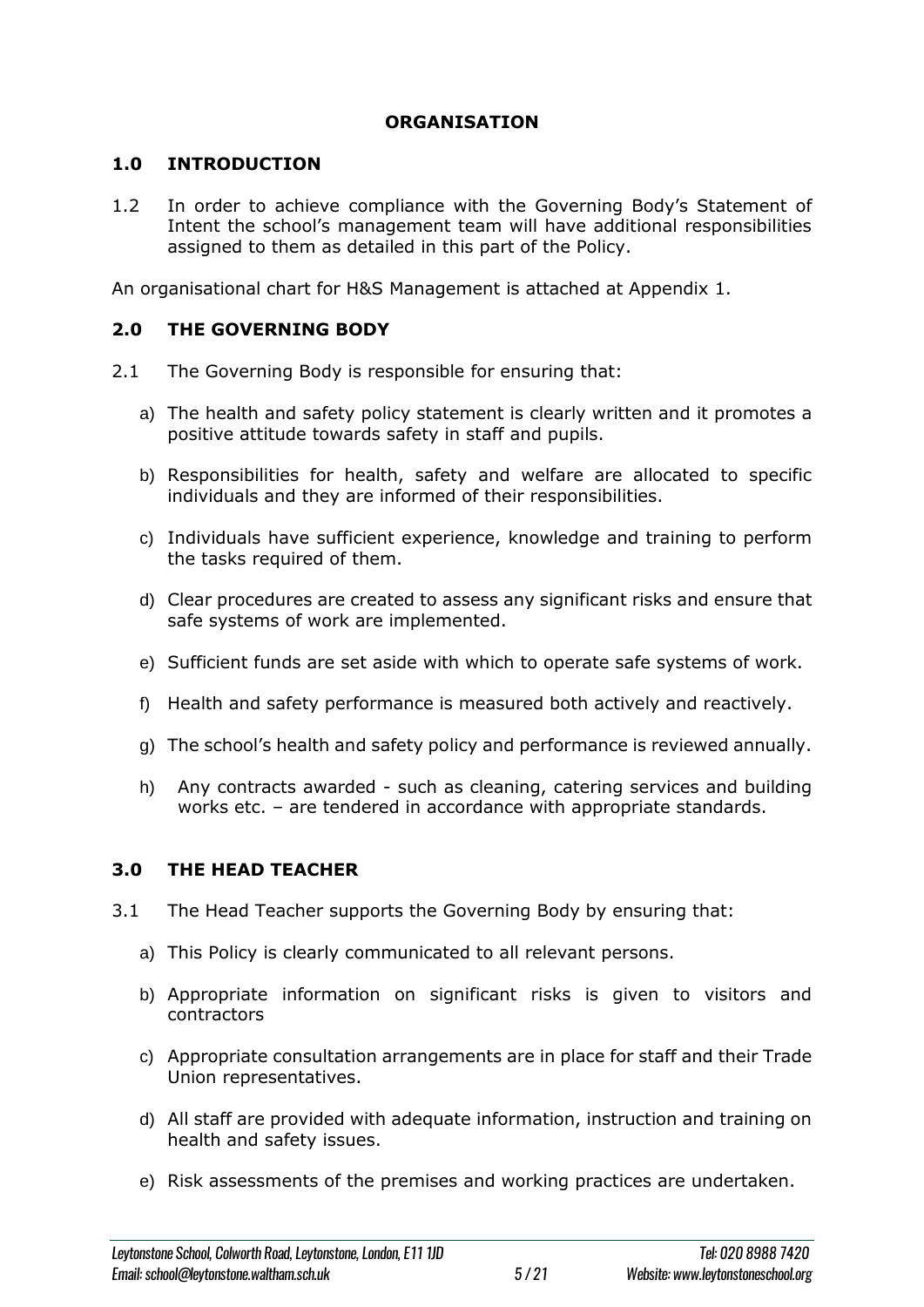- f) Safe systems of work are in place as identified from risk assessments.
- g) Emergency procedures are in place.
- h) Machinery and equipment is inspected and tested to ensure it remains in a safe condition.
- i) Records are kept of all relevant health and safety activities e.g. assessments, inspections, accidents, etc.
- j) Arrangements are in place to inspect the premises and monitor performance.
- k) Accidents are investigated and any remedial actions required are taken or requested.

The activities of contractors are adequately monitored and controlled.

l) A report to the Governing Body on the health and safety performance of the school is completed annually.

#### **4.0 TEACHING/NON-TEACHING STAFF HOLDING POSTS/POSITIONS OF SPECIAL RESPONSIBILITY**

- 4.1 This includes the Senior Management Team, Business Manager, Site Manager, Heads of Departments, & Clerical Managers/Supervisors. They must:
	- a) Apply the school's Health and Safety Policy to their own department or area of work and be directly responsible to the Head Teacher for the application of the health and safety procedures and arrangements.
	- b) Develop policies and procedures which identify the key risks in their areas of responsibility and the organisation and arrangements for managing those risks.
	- c) Carry out regular health and safety risk assessments of the activities for which they are responsible and submit reports to the Head Teacher.
	- d) Ensure that all staff under their management are familiar with the health and safety procedures for their area of work.
	- e) Resolve health, safety and welfare problems that members of staff refer to them, and refer to the Head Teacher or line manager any problems to which they cannot achieve a satisfactory solution within the resources available to them.
	- f) Carry out regular inspections of their areas of responsibility to ensure that equipment, furniture and activities are safe and record these inspections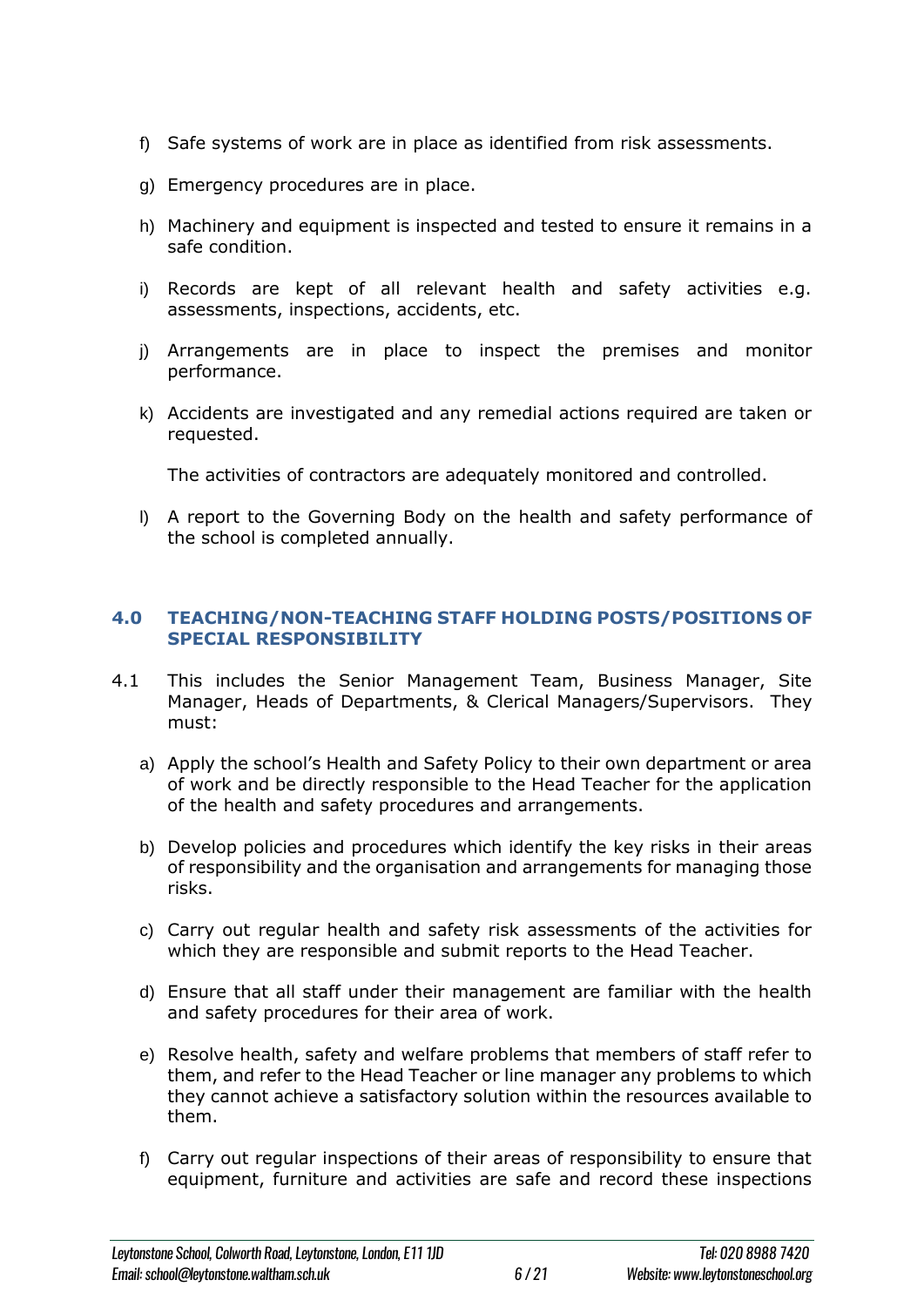where required.

- g) Ensure, so far as is reasonably practicable, the provision of sufficient information, instruction, training and supervision to enable other employees and pupils to avoid hazards and contribute positively to their own health and safety.
- h) Ensure all accidents are investigated appropriately.
- i) Include health and safety in the annual report for the Head Teacher.

## **5.0 SPECIAL OBLIGATIONS OF CLASS TEACHERS**

Class teachers are expected to:

- a) Exercise effective supervision of their pupils and to know the procedures in respect of fire, first aid and other emergencies, and to carry them out.
- b) Follow the health and safety procedures applicable to their area of work.
- c) Give clear oral and written health and safety instructions and warnings to pupils as often as necessary.
- d) Ensure the use of personal protective equipment and guards where necessary.
- e) Make recommendations to their Head Teacher or Curriculum Leader on health and safety equipment and on additions or necessary improvements to plant, tools, equipment or machinery.
- f) Integrate all relevant aspects of safety into the teaching process and, where necessary, give special lessons on health and safety in line with National Curriculum requirements for safety education.
- g) Ensure that personal items of equipment (electrical or mechanical) or proprietary substances are not brought into the school without prior authorisation.
- g) Report all accidents, defects and dangerous occurrences to the Head Teacher or Business Manager.

## **6.0 OBLIGATIONS OF THE KITCHEN MANAGER**

The Kitchen Manager is responsible for the safe operation of the catering facilities and must:

- Be familiar with the school Health and Safety Policy.
- Prepare risk assessments for all catering activities.
- Ensure that all kitchen staff are instructed and informed to work in accordance with these documents.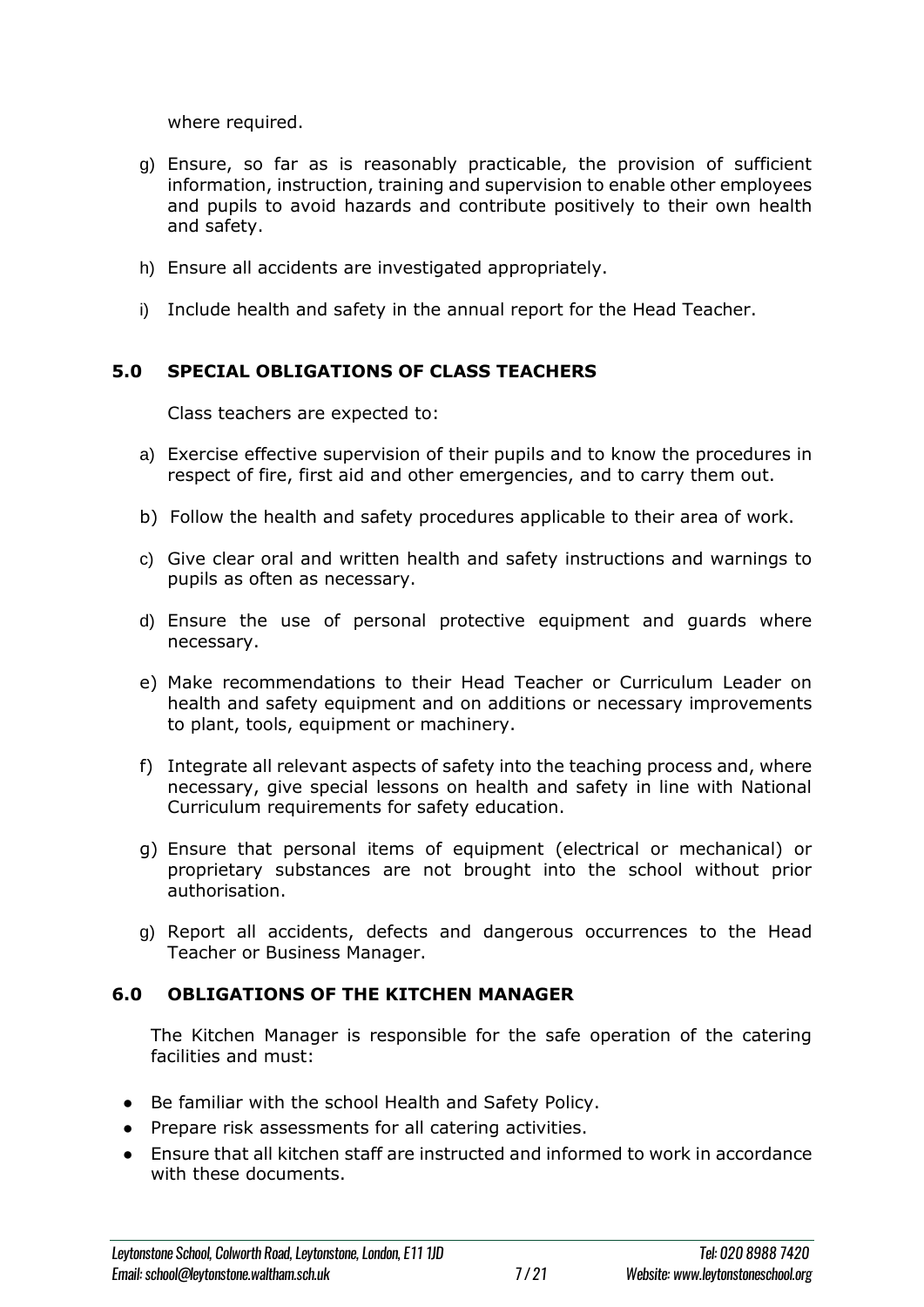- Inform the Business Manager or Head Teacher of any potential hazards or defects.
- Be familiar with the current Food Safety legislation and the implications so far as the school is concerned.

School staff must not use the catering facilities and equipment without the prior agreement of the Head Teacher and Kitchen Manager.

## **7.0 SCHOOL HEALTH AND SAFETY REPRESENTATIVES**

- 7.1 The Governing Body and Head Teacher recognise the role of Health and Safety Representatives appointed by a recognised trade union.
- 7.2 The school safety representative is: School Business Manager (and the Head teacher in their absence)

Safety representatives have the following key duties:

- Investigate potential hazards and dangerous occurrences.
- Examine causes of accidents.
- Investigate employee concerns and complaints relating to health and safety.
- Make representation to the employer on matters arising out of the above functions.
- Carry out inspections of the workplace.
- Represent employees in consultations with the Health and Safety Executive.
- 7.3 Safety representatives will be given access to information they are entitled to see, for example about accidents. They will also be allowed time off for training in accordance with negotiated agreements and will be given appropriate time and facilities to undertake their health and safety duties in order that they can play an effective role, in resolving any problems that need further action or in a review of procedures.
- 7.4 However, they are not part of the management structure and are not carrying out duties on behalf of the Head Teacher or Governing Body.

## **8.0 OBLIGATIONS OF ALL EMPLOYEES**

- 8.1 All employees must:
	- a) Act in the course of their employment with due care for the health, safety and welfare of themselves, other employees and other persons.
	- b) Observe all instructions on health and safety issued by the Governing Body, School or any other person delegated to be responsible for a relevant aspect of health and safety.
	- c) Act in accordance with any specific H&S training received.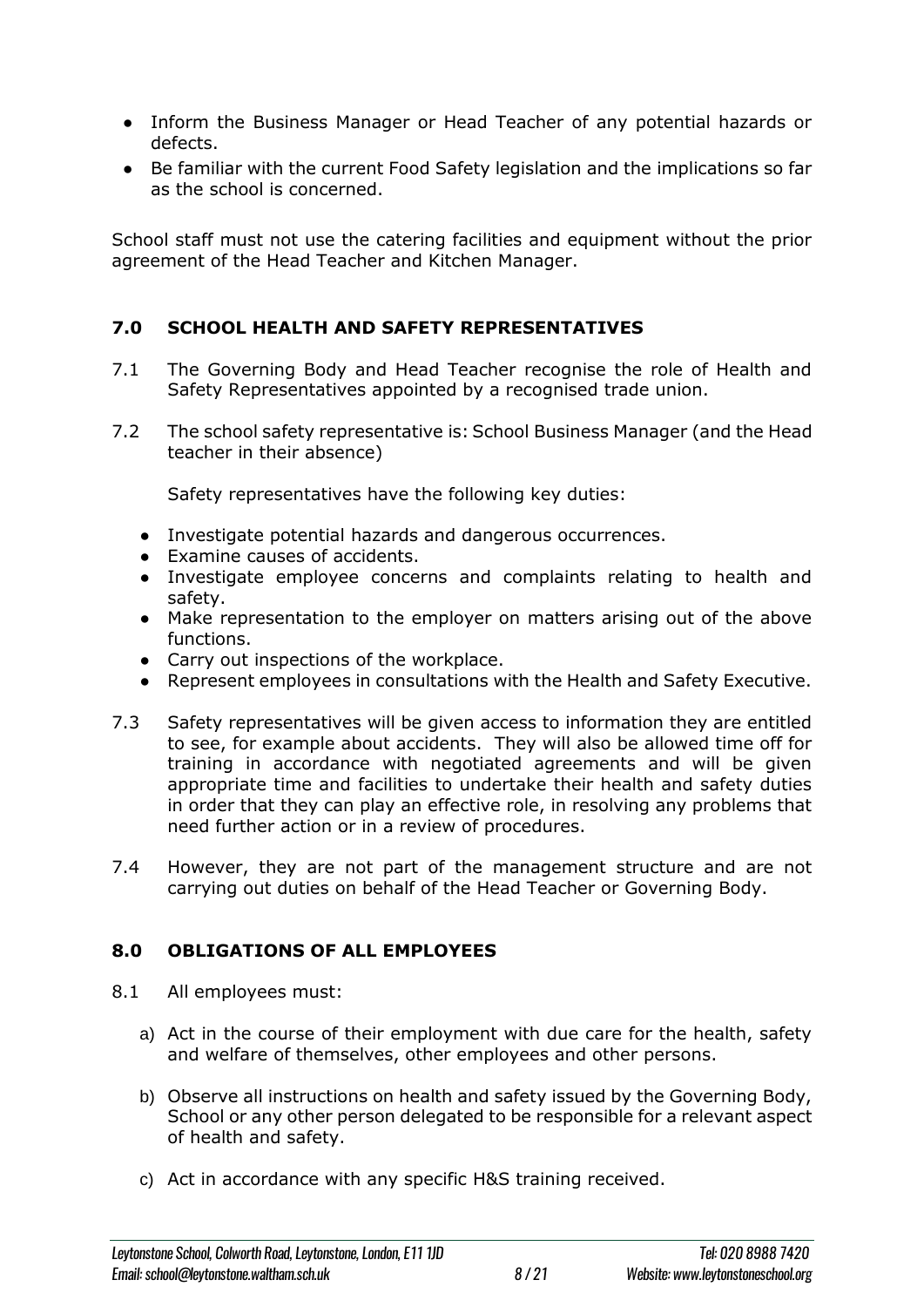- d) Report all accidents and near misses in accordance with current procedure.
- e) Know and apply emergency procedures in respect of fire, first aid and other emergencies.
- f) Cooperate with other persons to enable them to carry out their health and safety responsibilities.
- g) Inform their Line Manager of all potential hazards to health and safety, in particular those which are of a serious or imminent danger.
- h) Inform their Line Manager of any shortcomings they identify in the school's health and safety arrangements.
	- i) Exercise good standards of housekeeping and cleanliness.
	- j) Cooperate with the appointed Trade Union Health and Safety Representative and the Enforcement Officers of the Health and Safety Executive.

k) When authorising work to be undertaken or authorising the purchase of equipment, ensure that the health and safety implications of such work or purchases are considered.

## **9.0 OBLIGATIONS OF CONTRACTORS**

- 9.1 When the premises are used for purposes not under the direction of the Head Teacher e.g. the provision of school meals, then*, subject to the explicit agreement of the Governing Body*, the principal person in charge of the activities will have responsibility for safe practices in the areas under their control.
- 9.2 All contractors who work on the premises are required to identify and control any risk arising from their activities and inform the Head Teacher of any risks that may affect the school staff, pupils and visitors.
- 9.3 All contractors must be aware of the school health and safety policy and emergency procedures and comply with these at all times.
- 9.4 In instances where the contractor creates hazardous conditions and refuses to eliminate them or to take action to make them safe, the Head Teacher or their representative will take such actions as are necessary to protect the safety of school staff, pupils and visitors.

## **10.0 PUPILS**

- 10.1 Pupils, in accordance with their age and aptitude, are expected to:
	- a) Exercise personal responsibility for the health and safety of themselves and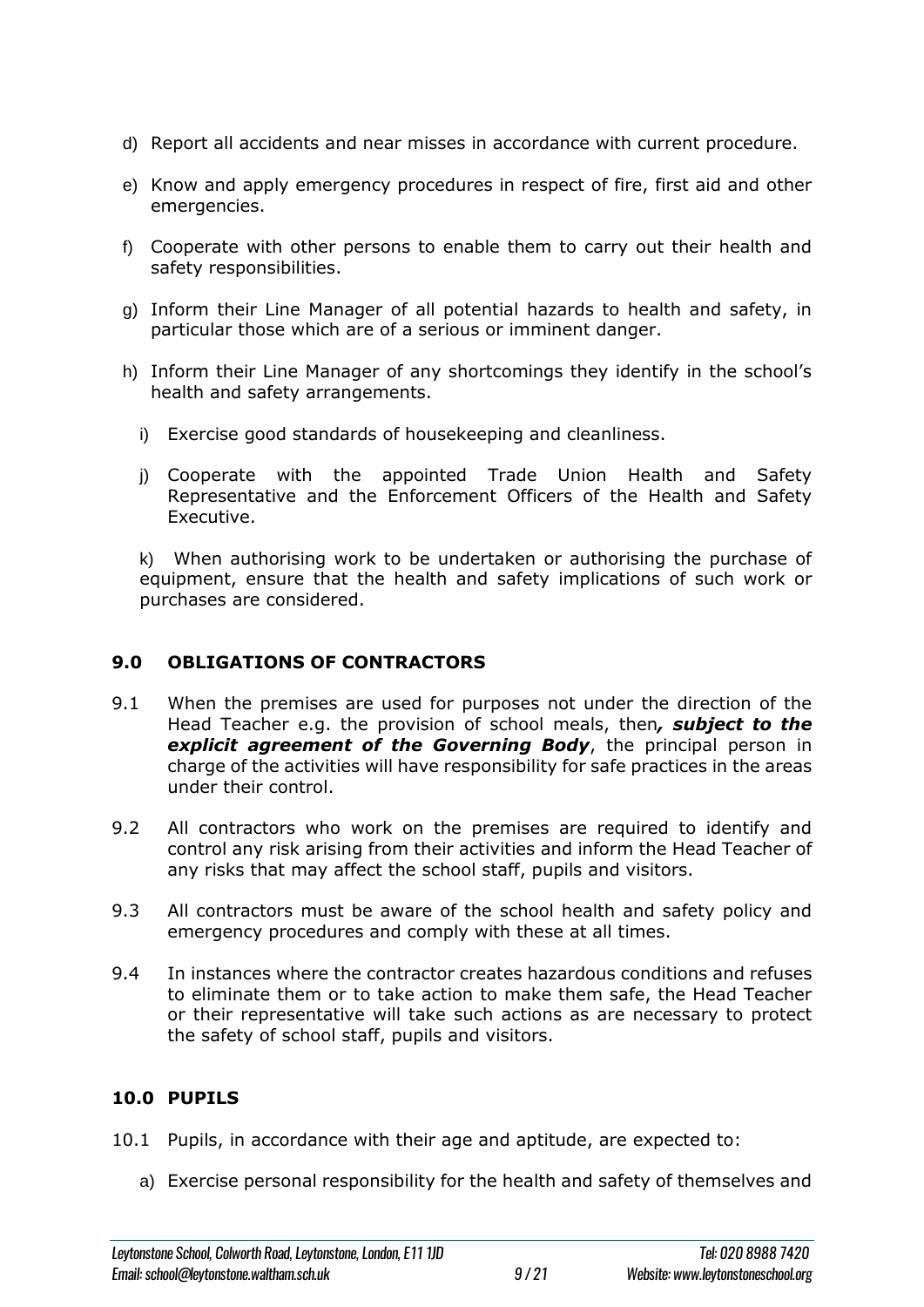others.

- b) Observe standards of dress consistent with safety and/or hygiene.
- c) Observe all the health and safety rules of the school and in particular the instructions of staff given in an emergency.
- d) Use and not wilfully misuse, neglect or interfere with things provided for their health and safety.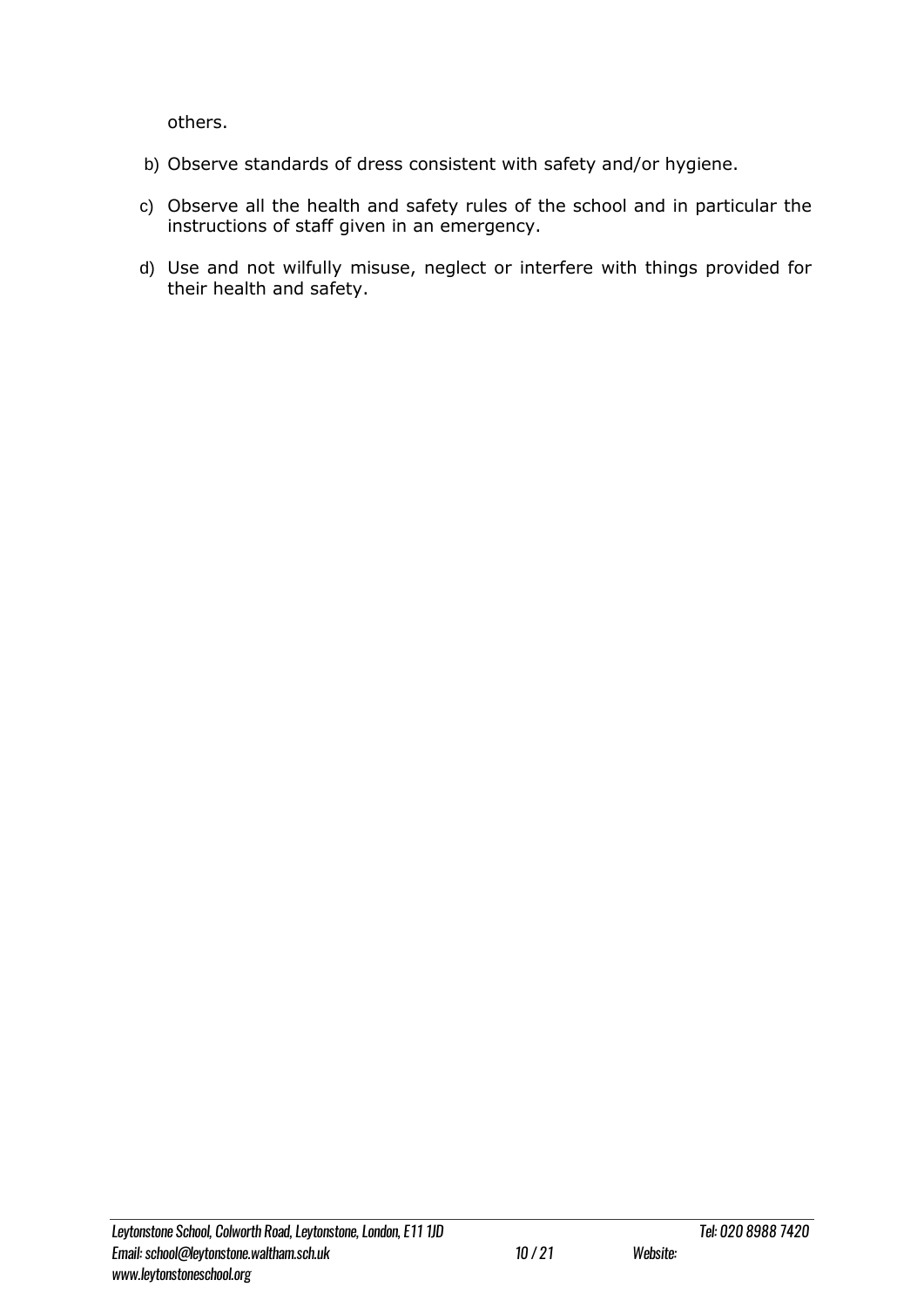## **PROCEDURES AND ARRANGEMENTS**

## **Introduction**

The following procedures and arrangements have been established within our school to eliminate or reduce health and safety risks to an acceptable level and to comply with minimum legal requirements:

The list provides a brief summary of all the key health and safety arrangements applicable to the school. More detailed policies and written procedures for a number of these areas are available in the Health and Safety Management File.

## **Accident and Incident Reporting**

All staff are required to ensure that all accidents are reported to the Head Teacher or Lead First Aider who will ensure that the accident is investigated and reported to the Governing Body and the Health and Safety Executive as appropriate.

All incidents or near misses – i.e. something which has the potential to cause harm although it doesn't do so on this occasion – must also be reported so they can be investigated and appropriate steps taken to prevent a more serious reoccurrence.

#### **Asbestos**

The Site Manager is responsible for ensuring that the school Asbestos Log is read and signed by all contractors prior to starting any work on the premises.

Staff must not affix anything to walls, ceilings etc. without first obtaining approval from the Head Teacher/Business Manager.

Staff must report any damage to asbestos materials immediately to the Head Teacher.

Where damage to asbestos material has occurred the area must be evacuated and secured. The Head Teacher will immediately notify: The Head of the Governing Body by telephone.

## **Behaviour Management/Bullying**

All staff must be familiar with the school policies for behaviour management and bullying. Any incidents of unacceptable behaviour or bullying must be reported and dealt with in accordance with these policies.

## **Contractors**

The Business Manager is responsible for the selection and management of contractors in accordance with the school policy.

**Curriculum Safety** (including out of school learning activities)

All curriculum leaders are responsible for ensuring that risk assessments are in place for curriculum activities where there is a potential risk to staff and pupils.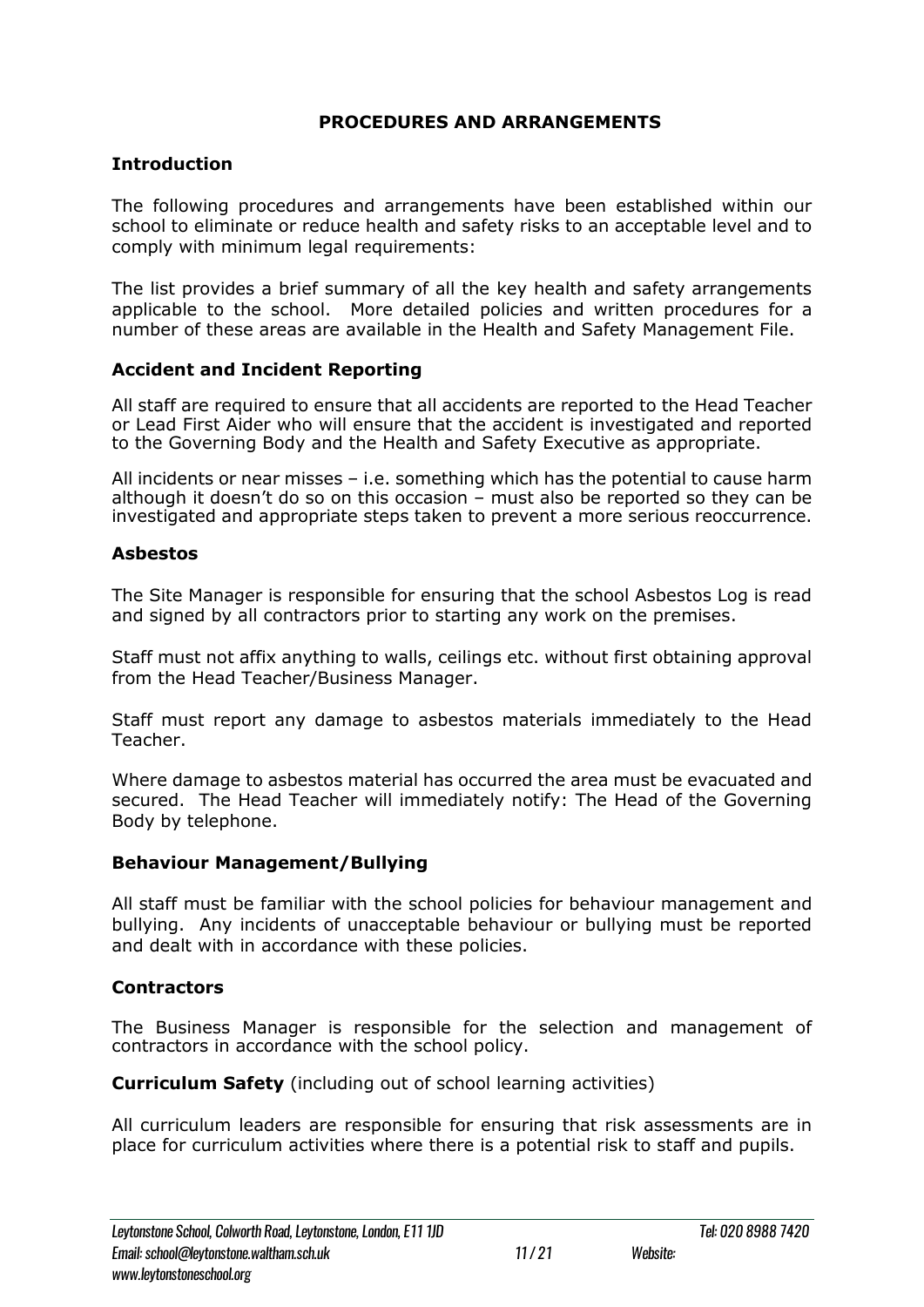The risk assessments must be made known to all teaching and support staff and reviewed regularly.

Guidance from CLEAPSS, BAALPE and other lead bodies should be adopted as appropriate.

## **Display Screen Equipment**

The Head Teacher is responsible for ensuring that DSE assessments are completed for administrative staff and teaching staff who regularly use laptops or desktop PCs.

Regular laptop users will be provided with docking stations.

Staff are reminded that laptops should not be used on laps, chair arms and other unsuitable surfaces.

## **Educational Visits and Journeys**

The Head Teacher and the EVC are responsible for ensuring that all school trips are managed in accordance with the school policy for Educational trips which all teachers must be familiar with.

## **Electrical Safety**

The Site Manager is responsible for ensuring that the hard wiring system is inspected every five years by a competent person and any identified remedial work is undertaken without delay.

The Site Manager will also ensure that all portable electrical equipment is tested in accordance with the timescales recommended by the Health & Safety Executive.

All staff must be familiar with school procedures and report any problems to the Site manager or Business Manager. Staff are reminded that they must not bring electrical equipment into school without the permission of the Head Teacher.

## **Fire Precautions and Emergency Procedures**

The Head Teacher is responsible for ensuring:

- That a Fire Risk Assessment is completed and reviewed annually.
- That the school emergency plan and evacuation procedures are regularly reviewed.
- The provision of fire awareness training to all staff.
- That an emergency fire drill is undertaken every half term.
- The preparation of specific evacuation arrangements for staff and/or pupils with special needs.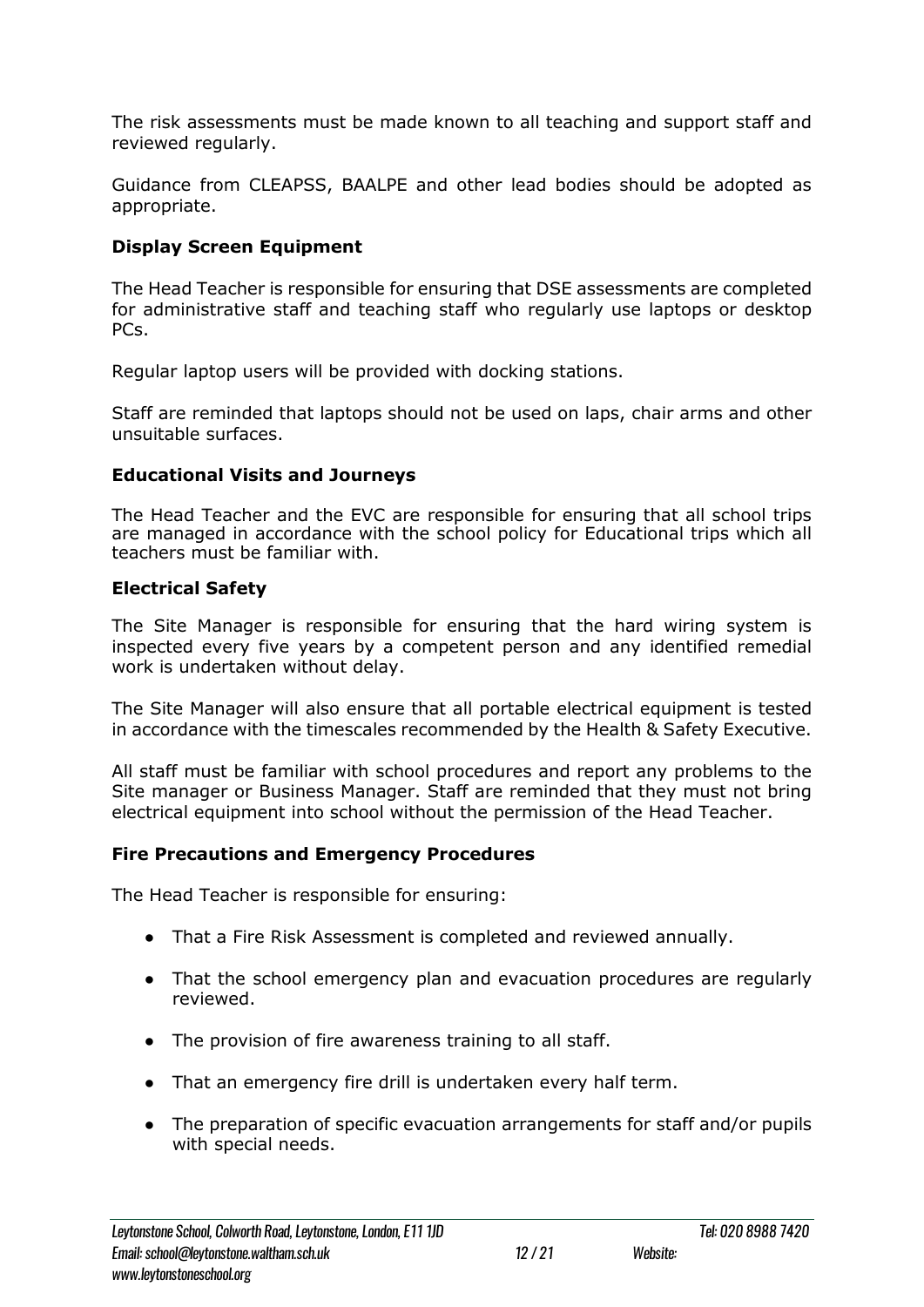The Site Manager is responsible for:

- The formal maintenance and regular testing of the fire alarm and emergency lighting.
- The maintenance and inspection of the firefighting equipment.
- The maintenance of exit/escape routes and signage.
- Supervision of contractors undertaking hot work.

All staff must be familiar with the school Fire safety risk assessment, the school emergency plan and evacuation procedures.

## **First Aid**

The school First Aiders are:

- Bruce Donald; Lead First Aider
- Matt Norman
- Dave Rowan
- Gloria Campbell
- Iain Thompson
- Gordon Hameed
- Khedija Doukani
- Michael Davis
- Sophie Casey
- Jack Riley
- Tess Reedy
- Innes Weir
- Sue Fayers
- Gabriele Bernotaite ● Sarah Brewster
- 
- Alketa Lika ● David Price
- Abi Mehmet

First Aid supplies are kept in: Medical room, Staff room, Site office, Main office, Science prep room, Art department, and DT department.

Bruce Donald is responsible for ensuring that the stocks of supplies are kept up to date.

All staff must be familiar with the school arrangements for First Aid.

## **Hazardous Substances**

The Site Manager is responsible for ensuring that all cleaning and maintenance products that may be hazardous to health are assessed before being used.

The substances must be stored securely in accordance with the manufacturer's instructions and only used by authorised persons trained in the safe use of the product.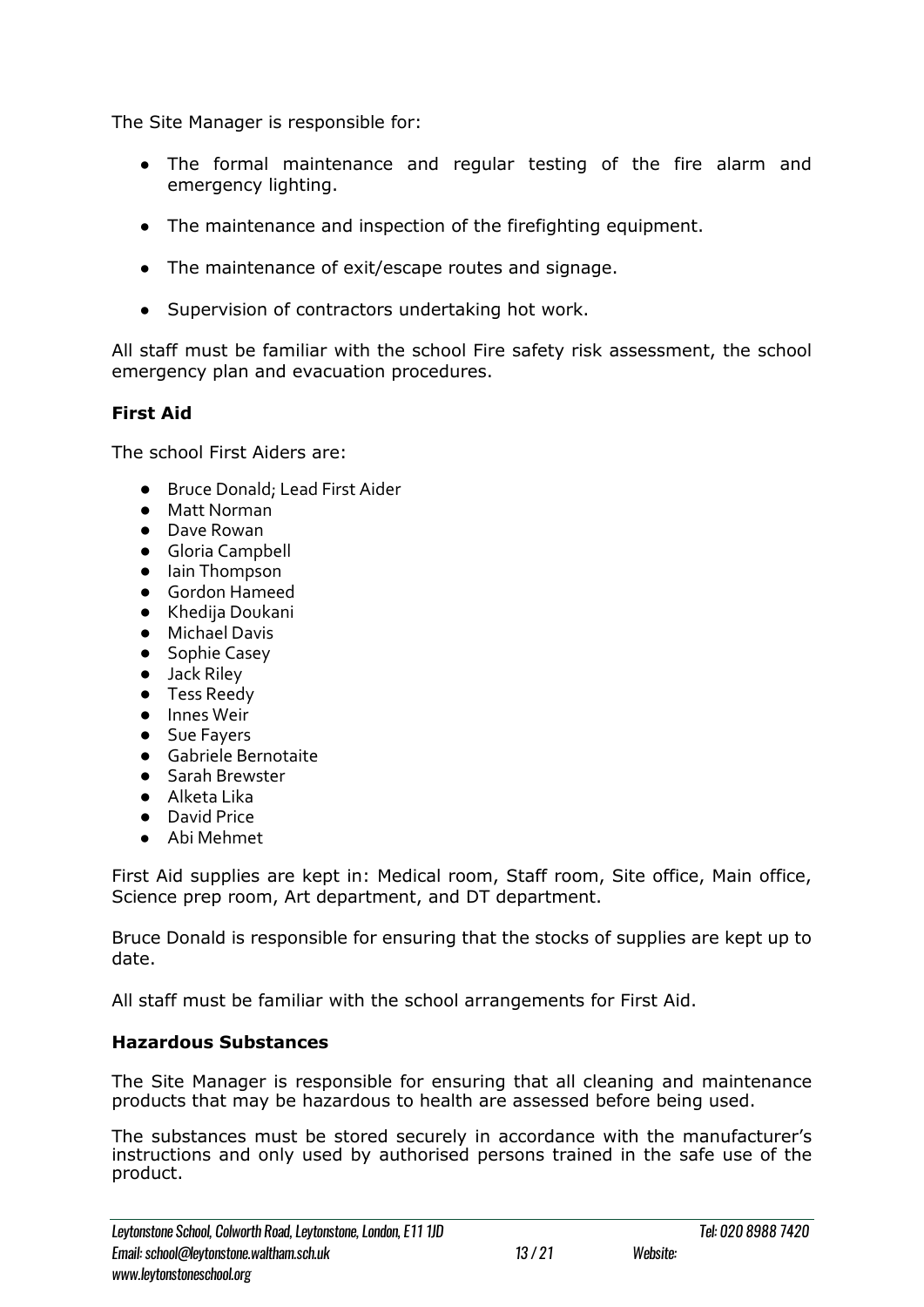All staff are reminded that no hazardous substances should be used without the permission of the Head Teacher. The Site Manager will complete an assessment for any authorised products.

Products with low toxicity routinely used in the classrooms must be stored securely and only used by staff or older pupils under supervision. These will include such items as:

- Spirit based marker pens
- Corrective fluid
- Aerosol paints

All the above should be used in a well-ventilated area.

Substances used in D&T and science are assessed and used in accordance with the generic assessments and guidance provided by CLEAPSS.

## **Lettings/shared use of premises/use of Premises outside School Hours**

The Head Teacher is responsible for ensuring that any use of the premises outside school hours is managed in accordance with the school health and safety policy and lettings policy.

The Business Manager/Site Manager are responsible for managing the arrangements for lettings, e.g. staffing requirements, first aid provision, fire and emergency arrangements, and any restriction on use of facilities and equipment.

## **Lone Working**

Lone workers can be defined as anyone who works by themselves without close or direct supervision.

Facilities and cleaning staff may be regular lone workers but teachers and other staff may also work in isolated classrooms/offices after normal school hours or during holiday times.

Any member of staff working after hours must notify the Head Teacher and Business Manager of their location and intended time of departure.

Lone workers should not undertake any activities which present a significant risk of injury.

## **Managing Medicines & Drugs**

No pupil is allowed to take medication on the school site without a letter of consent from his/her parent/carer.

Staff must notify the Head Teacher if they believe a pupil to be carrying any unauthorised medicines/drugs.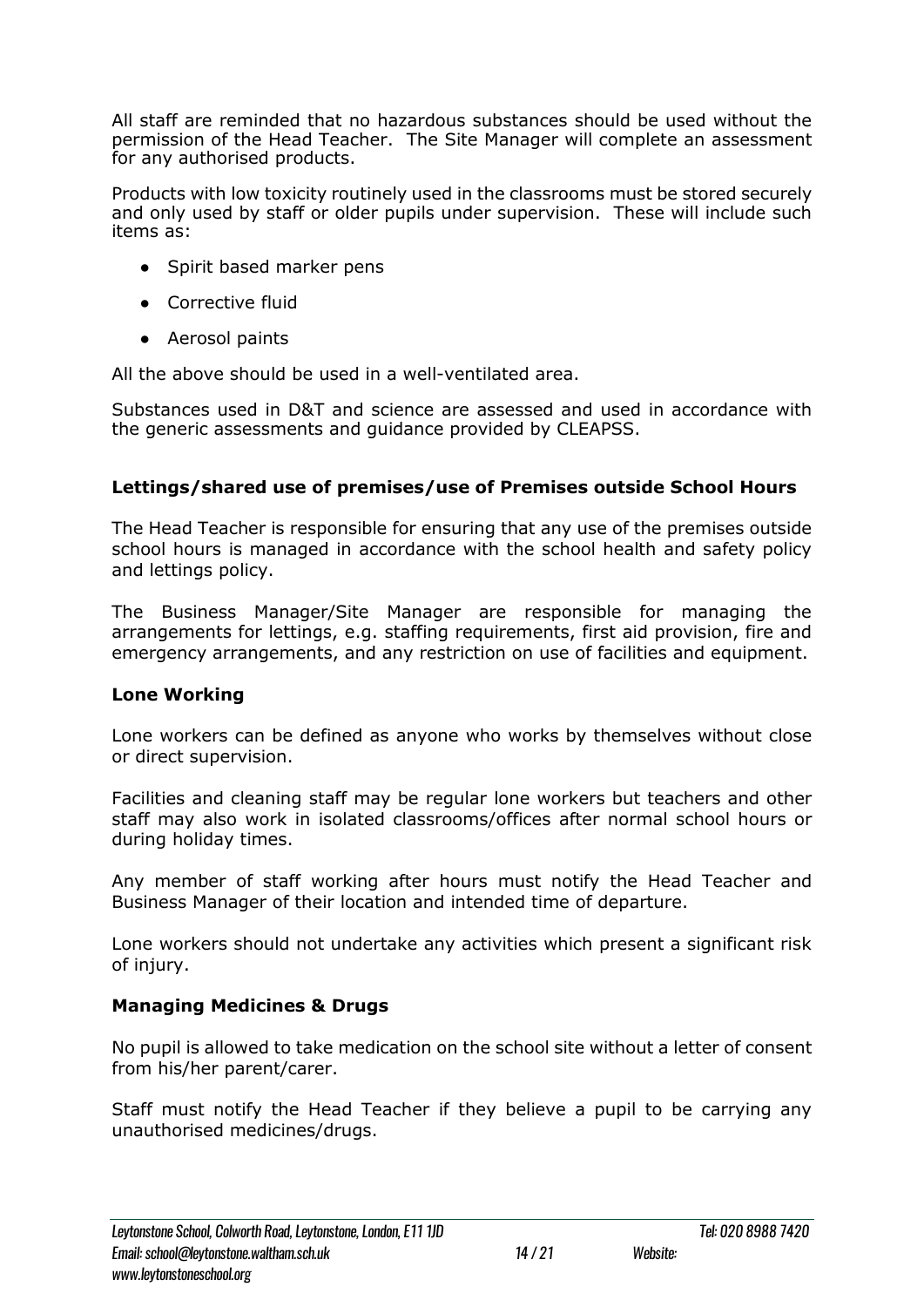The school policy for First Aid and Medicines provides detailed guidance and all staff should be familiar with this policy.

## **Maintenance and Inspection of Equipment**

The detailed arrangements for the maintenance and inspection of equipment are described in the site maintenance procedures under the control of the Business Manager.

Where Heads of Department hold budgets for maintenance they must ensure that a schedule of planned preventative maintenance of all equipment is in place and record all maintenance and repair

All faulty equipment must be taken out of used and reported to the Business Manager/Site Manager. Staff must not attempt to repair equipment themselves.

## **Manual Handling and Lifting**

The Business manager/Site manager will ensure that any significant manual handling tasks are risk assessed and these tasks eliminated where possible.

No member of staff should attempt to lift or move any heavy furniture or equipment themselves but must ask the Site Manager for assistance.

Pupils are not allowed to move or lift any heavy or unwieldy furniture or equipment.

Support staff who assist pupils with physical disabilities must be trained in the safe use of lifting equipment and handling techniques.

## **PE Equipment**

The Head of Physical Education is responsible for ensuring that all PE equipment is suitable and safe for the activities planned and the age and abilities of the pupils.

Risk assessments have been completed for all PE activities and all staff must be familiar with these.

Wall bars, ropes, beams, vaulting horses, benches and mats are formally inspected annually by a competent contractor.

All PE equipment must be visually checked before lessons and returned to the designated store area after use.

Pupils must not use the PE equipment unless supervised.

Any faulty equipment must be taken out of use and reported to the Head of Dept.

## **Personal Protective Equipment (PPE)**

Where the need for PPE has been identified in Risk Assessments, it is the Head Teacher's responsibility to ensure adequate supplies of suitable PPE.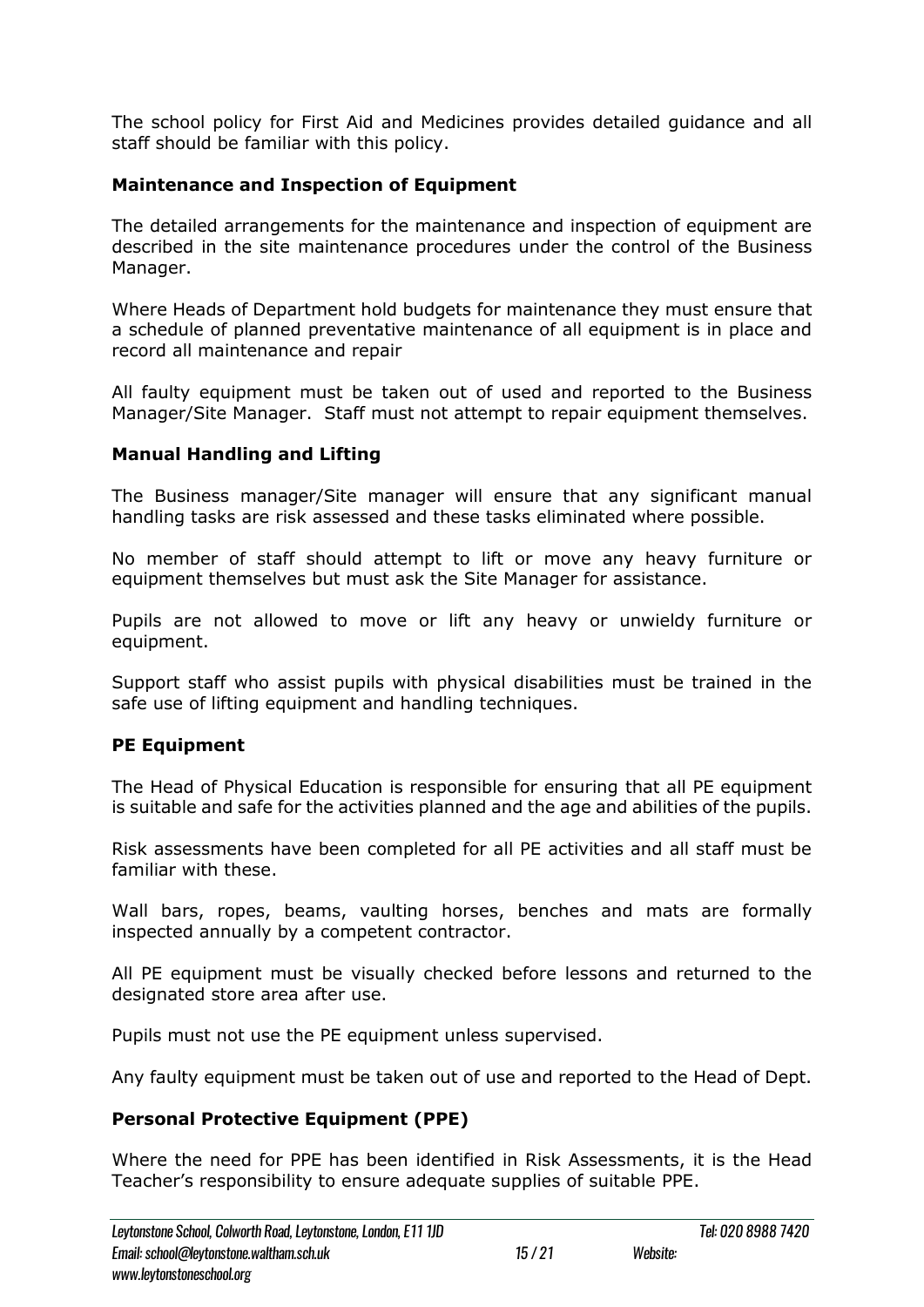Where a need for PPE has been identified it must be worn by any staff member or pupil who might be at risk of injury or harm to health.

Any staff member or pupil who refuses to use the PPE will be subject to disciplinary action.

PPE must be kept clean and stored in designated areas. Staff must report any lost or damaged PPE to the Head Teacher.

## **Risk Assessments**

It is the Head Teacher's responsibility to ensure that potential hazards are identified and that risk assessments are completed for all significant risks in the school.

The Head Teacher is responsible for undertaking general risk assessments with the exception of the areas listed below.

Heads of Dept. will undertake risk assessments for their specialist areas.

The Site Manager will undertake risk assessments for maintenance and cleaning.

The EVC will ensure that risk assessments are completed by all staff who organise and lead school visits.

## **Security/Violence**

The Business Manager/Site Manager are responsible for the security of the school site and will undertake regular checks of the boundary walls /fences, entrance points, outbuildings and external lighting.

The Business Manager/Site Manager are also responsible for the security of the site during after school use and lettings.

The numbers on security pads will be changed at regular intervals and these changes notified to all staff. Staff are reminded that these numbers should not be divulged to any pupil or parent. - *If applicable.*

Staff must query any visitor on the school premises who is not wearing a visitor badge and escort them back to reception.

If an intruder becomes aggressive staff should seek assistance.

Meetings with parents known to be verbally abusive or threatening in their behaviour should only be held in the reception area of the school where assistance is available. The Head Teacher should be notified in advance of these meetings where possible.

Any incidents of verbal abuse or threatening behaviour by parents, visitors or pupils must be reported immediately to the Head Teacher.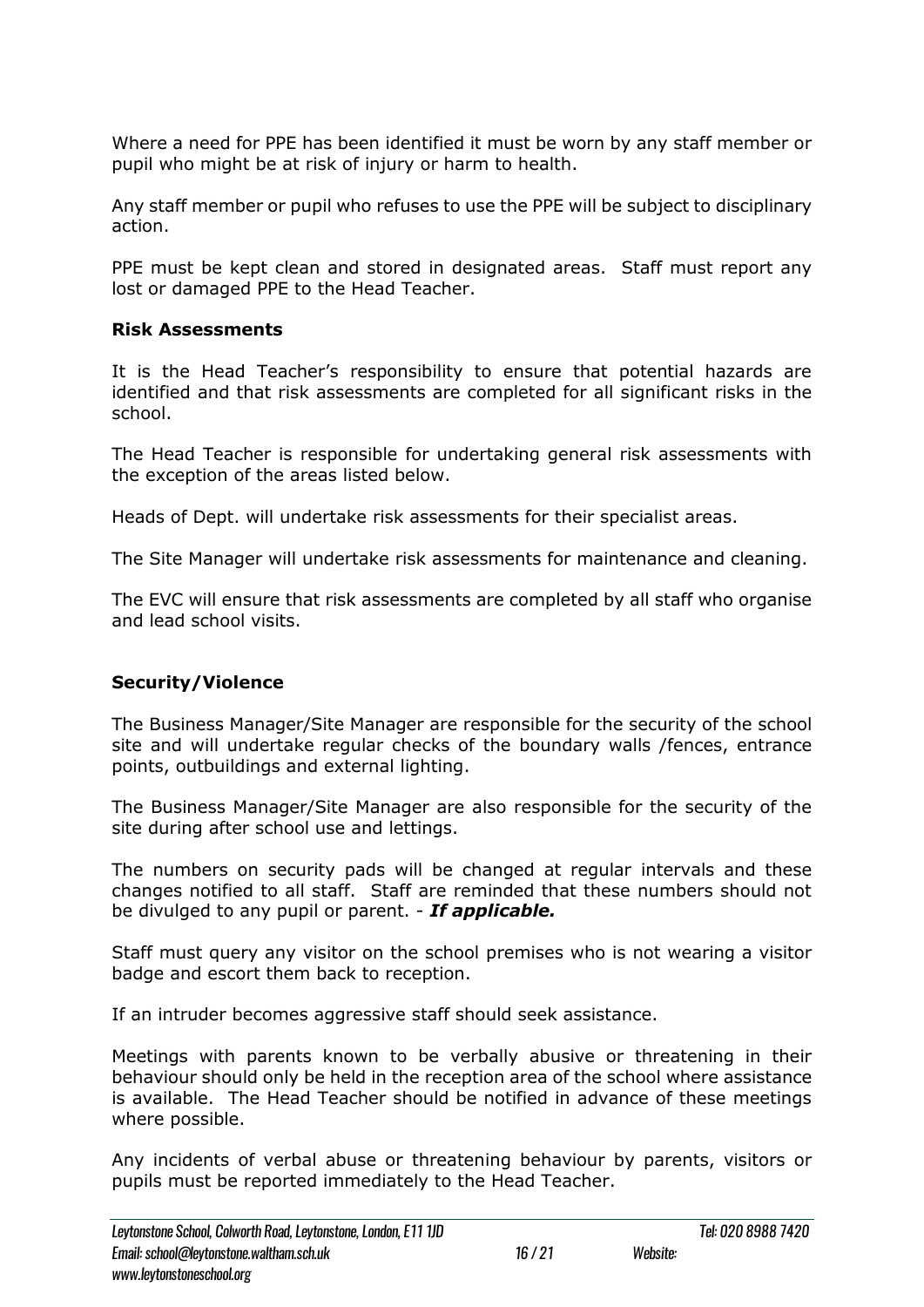#### **Site Maintenance**

The Business Manager/Site Manager are responsible for ensuring the safe maintenance of the school premises and grounds and for ensuring cleaning standards are maintained.

They will undertake routine inspections of the site and report any hazards that cannot be dealt with immediately to the Head Teacher.

All staff are responsible for reporting any damage or unsafe condition to the Business Manager/Site Manager immediately.

#### **Smoking**

It is illegal to smoke anywhere on the school premises.

#### **Staff Training & Development**

The Head Teacher is responsible for annually assessing the health and safety training needs of all staff and for arranging any identified training.

All new staff will receive specific information and training as part of the school induction process.

All staff will receive fire awareness training on an annual basis.

Staff given specific health and safety responsibilities and duties will be provided with the necessary levels of information, instruction and training to enable them to carry out these duties.

Health and safety will be a regular agenda item for staff meetings and on the September INSET day in each new school year.

#### **Stress**

The school governors and Head Teacher are responsible for taking steps to reduce the risk of stress in the school by taking measures to ensure colleagues are supported through:

- An environment in which there is good communication, support, trust and mutual respect.
- Training to enable them to carry out their jobs competently.
- Control to plan their own work and seek advice as required.
- Involvement in any major changes.
- Clearly defined roles and responsibilities.
- Consideration of domestic or personal difficulties.
- Individual support, mentoring and referral to outside agencies where appropriate.

#### **Swimming**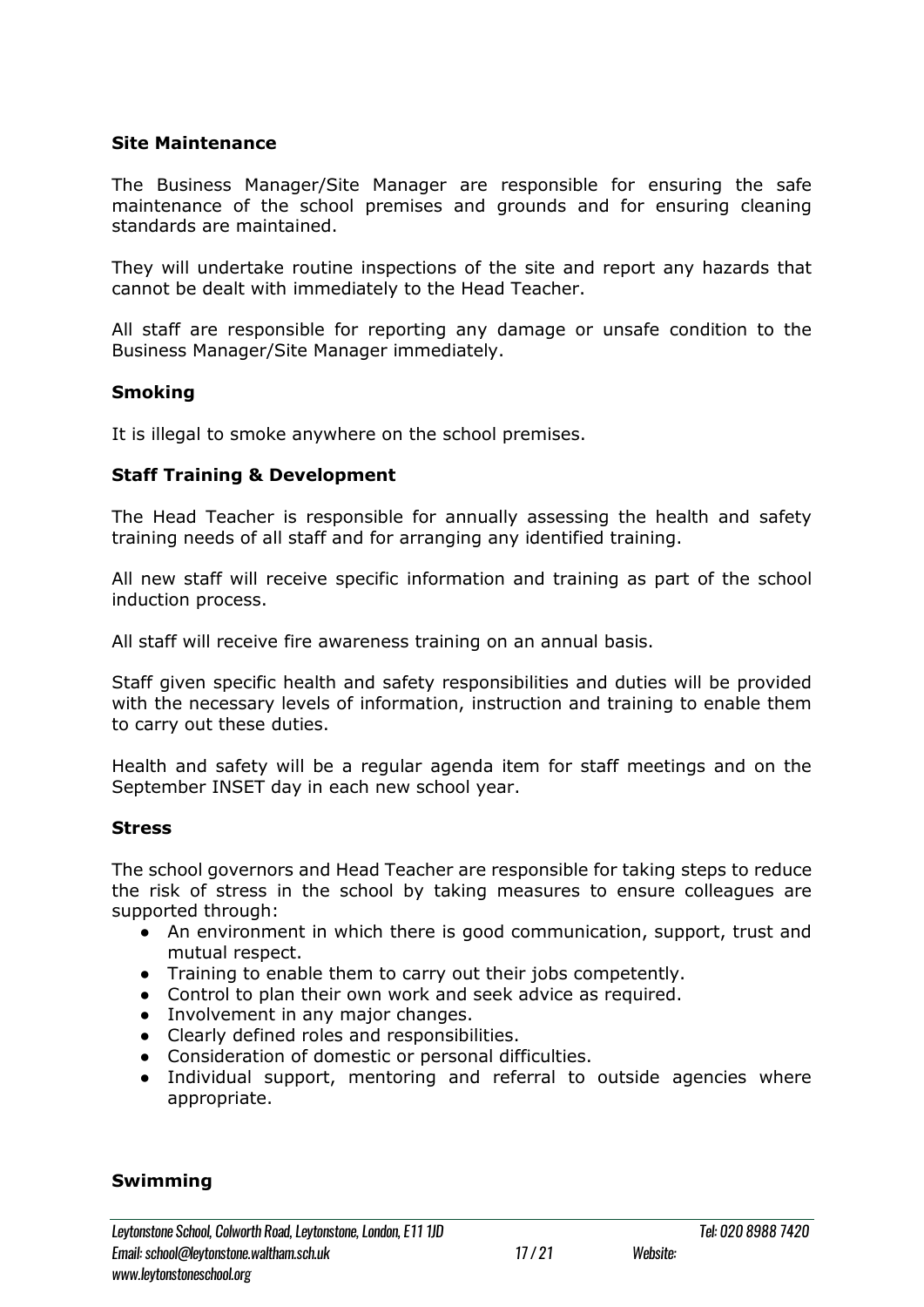Each venue is visited by the leader and individually risk assessed with advice from the operators. A plan of the pool area, emergency alarms and fire exits will be prepared and issued to relevant teachers with the facility Normal Operating Procedures.

Deep and shallow ends are clearly marked and ideally divided by a rope wherever possible. Lifesaving devices are located around the poolside. All teachers and pupils are made aware of facility Emergency Evacuation Procedures. This is refreshed following any change in teachers or pupils.

#### **Visitors**

All visitors must sign in and out at the school reception desk. This includes parents and peripatetic teachers/specialists. A badge will be issued which must be worn at all times in school.

Visitors to the school will be made aware of the emergency procedures and other safety information as is relevant. Visitors to the school will be made aware of the emergency procedures and other safety information as is relevant.

Contractors undertaking maintenance work on the school will be informed of the emergency procedures and any risks in their work area e.g. asbestos, fragile roofs.

## **Working at Height**

The Business Manager is responsible for the purchase and maintenance of all ladders in the school.

All ladders conform to BS/EN standards as appropriate.

The Site Manager is responsible for completing risk assessments for all working at height tasks in the school.

Staff are reminded that `working at height' applies to all activities which cannot be undertaken whilst standing on the floor.

If you need to hang decorations or displays, then a step stool or small step ladder must be used. Standing on desks, chairs or other furniture is **not** permitted.

Do not work at height when you are alone. If you are planning to use a step ladder, ask the Site Manager to help you erect it properly and have an assistant to hold the ladder steady and pass you the materials you need.

Your knees should be no higher than the top platform of the ladder.

Never overreach. Try always to keep one hand free on the ladder to steady yourself.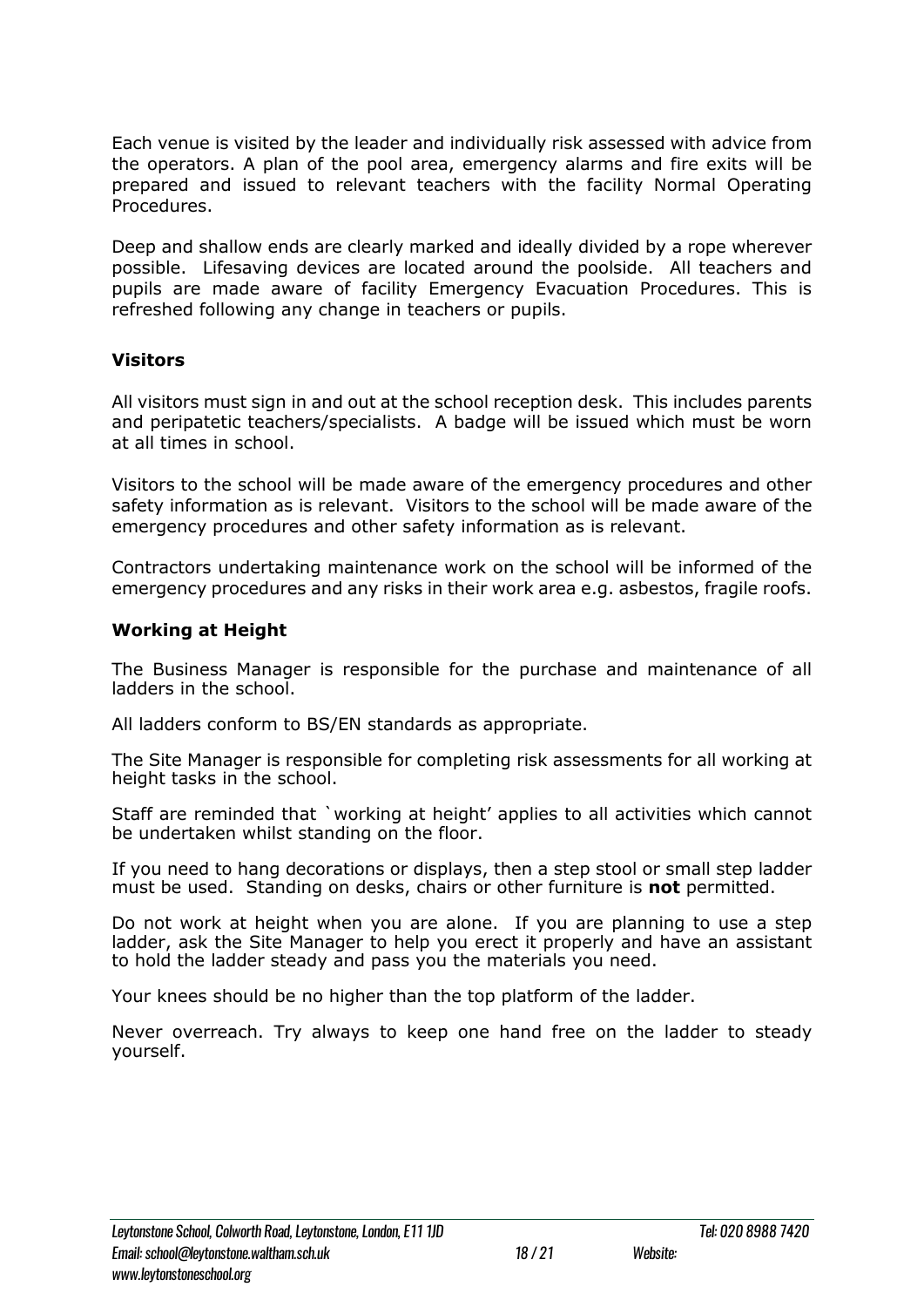#### **Appendix 1**

#### **HEALTH AND SAFETY ORGANISATIONAL CHART**



#### **Health and Safety Management File <b>Page 19** of 21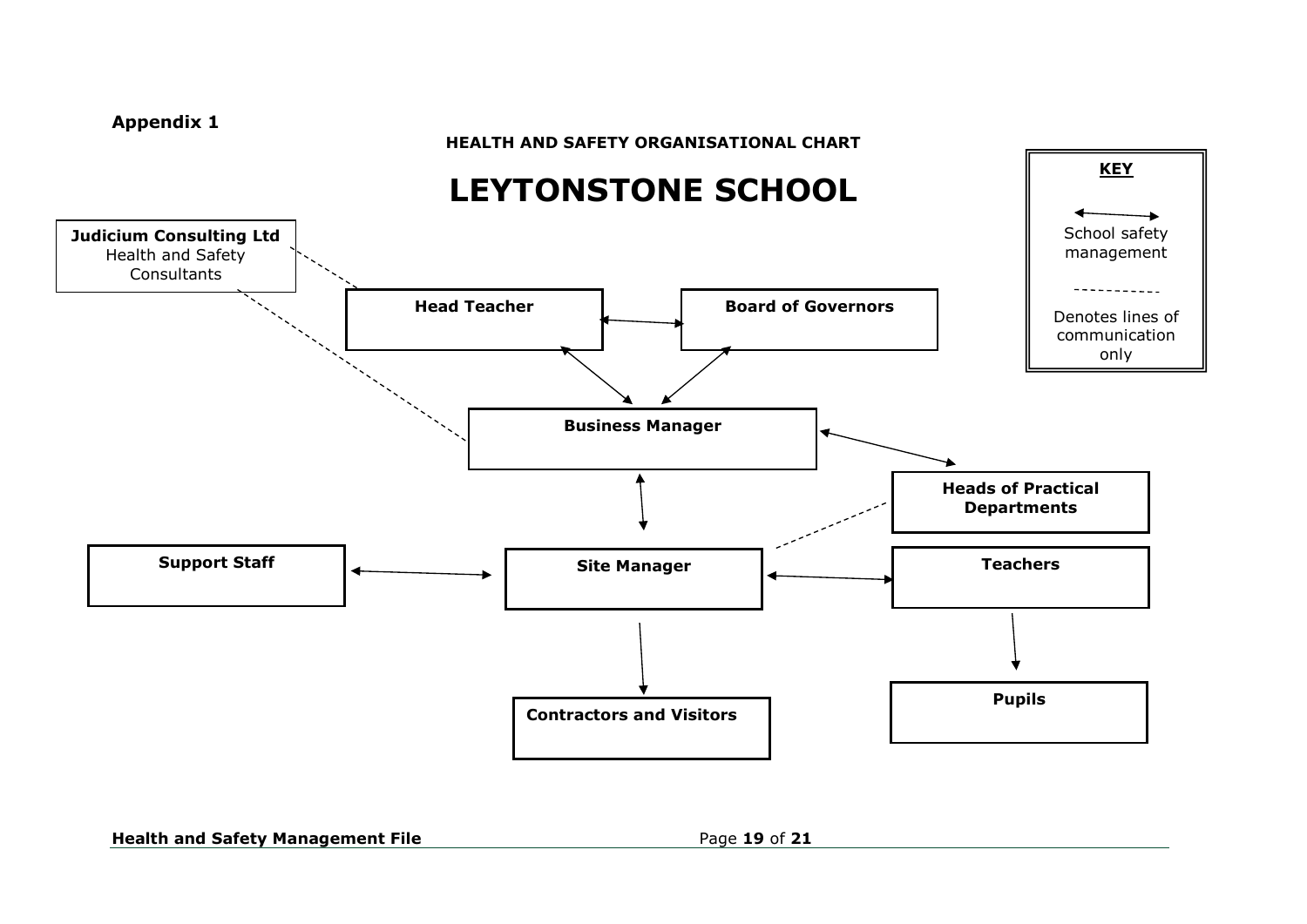

## **Leytonstone School**

*Great things will grow* **Head Teacher: Ms Jessica McQuaid**

*Wednesday, 17 June 2020*

## **Appendix 2**

## **Key Health and safety legislation:**

- Health and Safety at Work Act 1974
- Management of Health and Safety at Work Regulations 1999
- Reporting of Incidents, Diseases and Dangerous Occurrences Regulations (RIDDOR) 2013
- Control of Asbestos at Work Regulations 2006
- Controls of Substances Hazardous to Health Regulations (COSHH) 2002 (as amended)
- Health & Safety (Display Screen Equipment) Regulations 1992 (as amended 2002)
- Electricity at Work Regulations 1989
- First Aid at Work Regulations 1981
- Manual Handling Operations Regulations 1992 (as amended)
- Personal Protective Equipment (PPE) at Work Regulations 1992
- Provision and Use of Work Equipment Regulations 1998
- Regulatory Reform Fire Safety Order (RRFSO) 2005
- Work at Height Regulations 2005
- Workplace (Health, Safety and Welfare) Regulations 1992